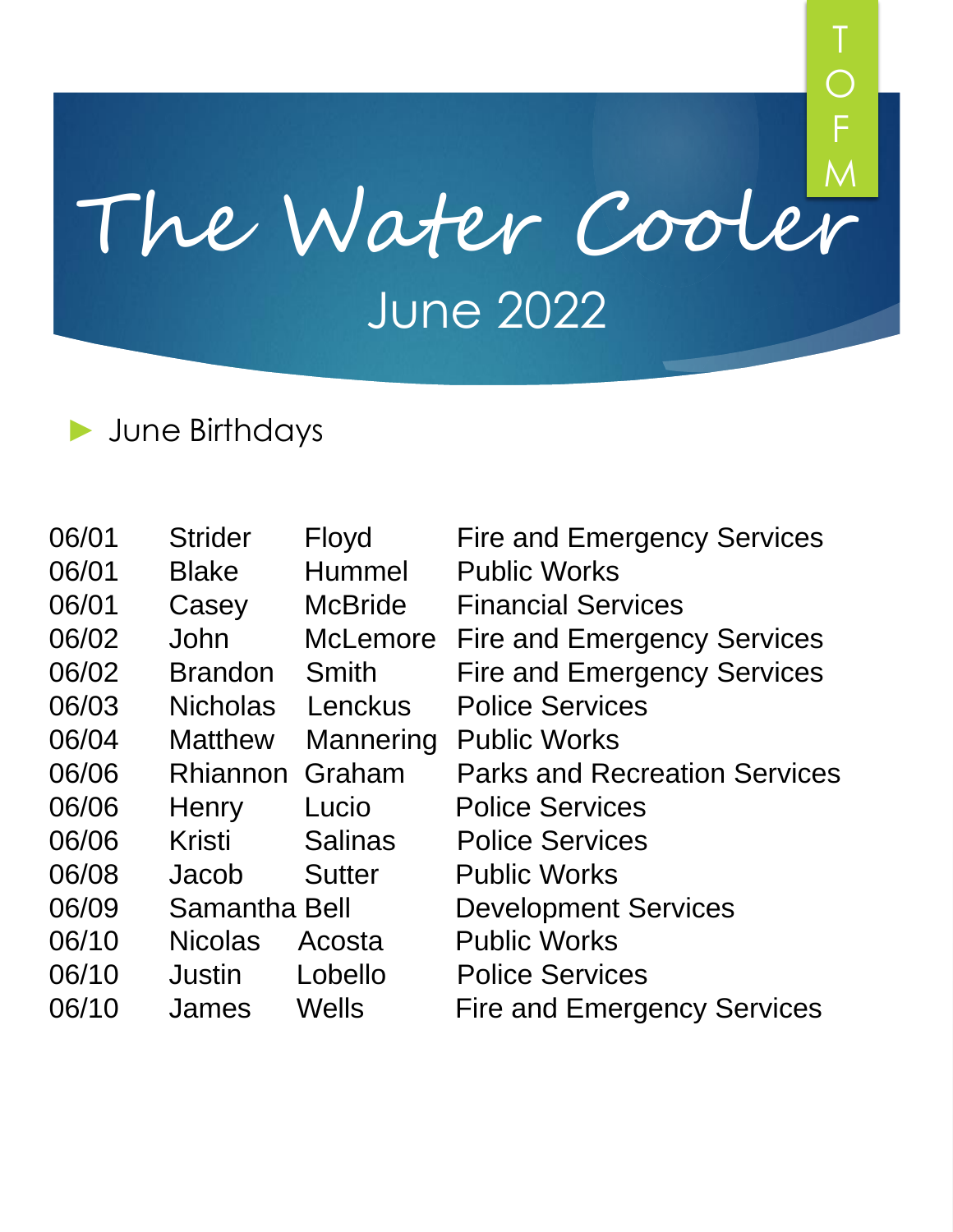



06/11 Emily Chapman Development Services 06/11 Jackson Herron Police Services 06/12 Darrel Johnson Police Services 06/12 Joseph Whiteley Development Services 06/13 James Pulis Police Services 06/14 Justin Pierce Fire and Emergency Services 06/16 Rinku Bhandari Administrative Services 06/16 Eli Davis Police Services 06/17 Lauriann Cash Development Services 06/17 John Ruggiero Public Works 06/19 Richard Addington Public Works 06/19 Amelia-Ruth Mitchell Police Services 06/19 Supriya Srinivasa Parks and Recreation Services 06/20 Nathan Niehaus Police Services 06/21 Dalton Blum Fire and Emergency Services 06/21 Katherine Gorrasi Financial Services 06/21 Tammy Wilson Financial Services 06/22 Jeffrey Gentry Parks and Recreation Services 06/22 Kenny Maywood Public Works 06/23 Samuel Kiner Parks and Recreation Services 06/25 Joe Gray Police Services 06/25 Clive Shigoli Parks and Recreation Services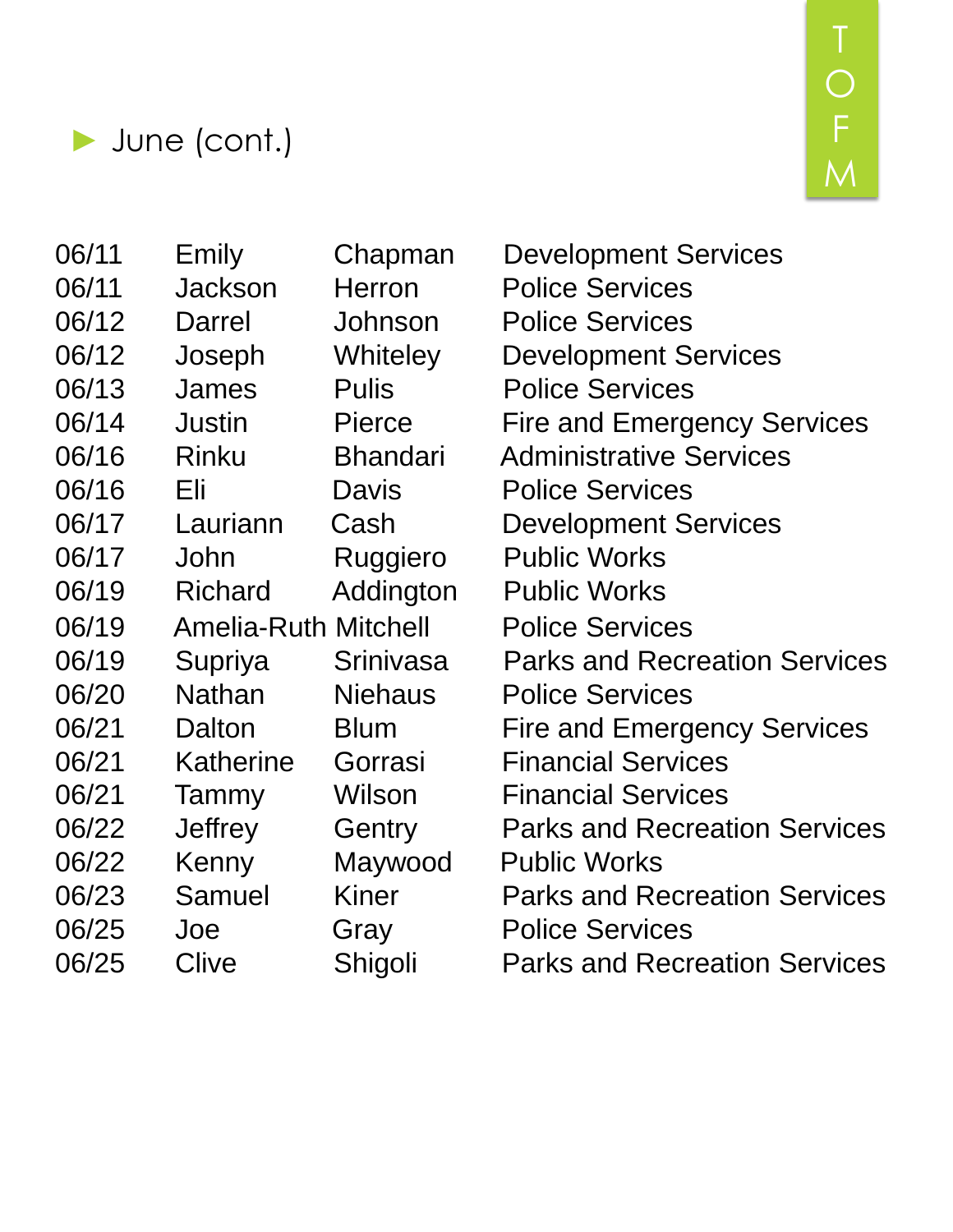T F M

#### ► June (cont.)

| 06/25 | <b>Bradley</b> | <b>Stalder</b>  | <b>Fire and Emergency Services</b>     |
|-------|----------------|-----------------|----------------------------------------|
| 06/26 | <b>Theresa</b> | <b>Scott</b>    | <b>Town Secretary's Office</b>         |
| 06/27 | Jersain        | Castanon        | <b>Public Works</b>                    |
| 06/27 | Timothy        | <b>Duke</b>     | <b>Financial Services</b>              |
| 06/27 | <b>Brandy</b>  |                 | <b>Simmons Town Secretary's Office</b> |
| 06/28 | Craig          | <b>Ball</b>     | <b>Public Works</b>                    |
| 06/28 | Gregory        | Hall            | <b>Police Services</b>                 |
| 06/28 | Morgan         | Norman          | <b>Parks and Recreation Services</b>   |
| 06/28 | Anthony        | Oliver          | <b>Police Services</b>                 |
| 06/28 | Paula          | Wilson          | <b>Police Services</b>                 |
| 06/29 | Chase          | Cashion         | <b>Fire and Emergency Services</b>     |
| 06/29 | Curtis         | <b>Williams</b> | <b>Public Works</b>                    |
| 06/29 | <b>Shelly</b>  | Willson         | <b>Administrative Services</b>         |
| 06/30 | Andrew         | Lupher          | <b>Administrative Services</b>         |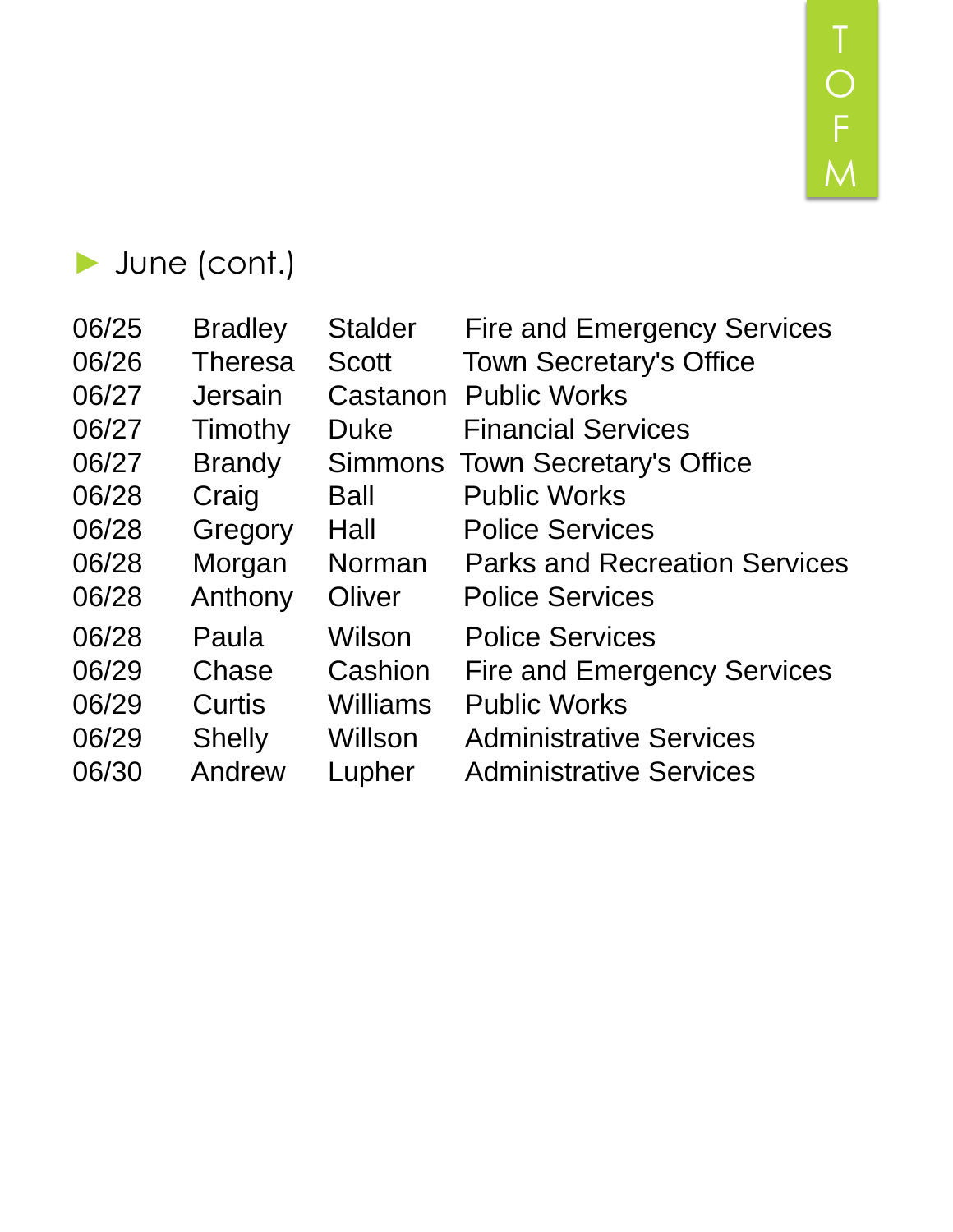#### **May** New Hires

T

F

- **Shane Richardson, Police Officer –** Police Services
- **Karla Anderson, Building Permit Clerk**  Development Services
- **Glenn Gamblin, Firefighter**  Fire and Emergency Services
- **Brody Roberson, Firefighter**  Fire and Emergency Services
- **Jason Riscol, Firefighter**  Fire and Emergency Services
- **Latasha Lewis, Records Clerk**  Police Services
- **Julianna Macias, Regular Recreation Aide (part-time)**  Parks and Recreation Services
- **Ryan Bussey, Regular Recreation Aide (part-time)**  Parks and Recreation Services
- **John McMahon, Regular Lifeguard ( part-time)**  Parks and Recreation Services
- **Dannie Lybbert, Regular Recreation Aide ( part-time )**  Parks and Recreation Services
- **Brooklyn Rushton, Regular Recreation Aide ( part-time )**  Parks and Recreation **Services**
- **Joshua Cannon, Maintenance Worker I** Parks and Recreation Services
- **Gary Feldpausch, Deputy Chief/ EMS**  Fire and Emergency Services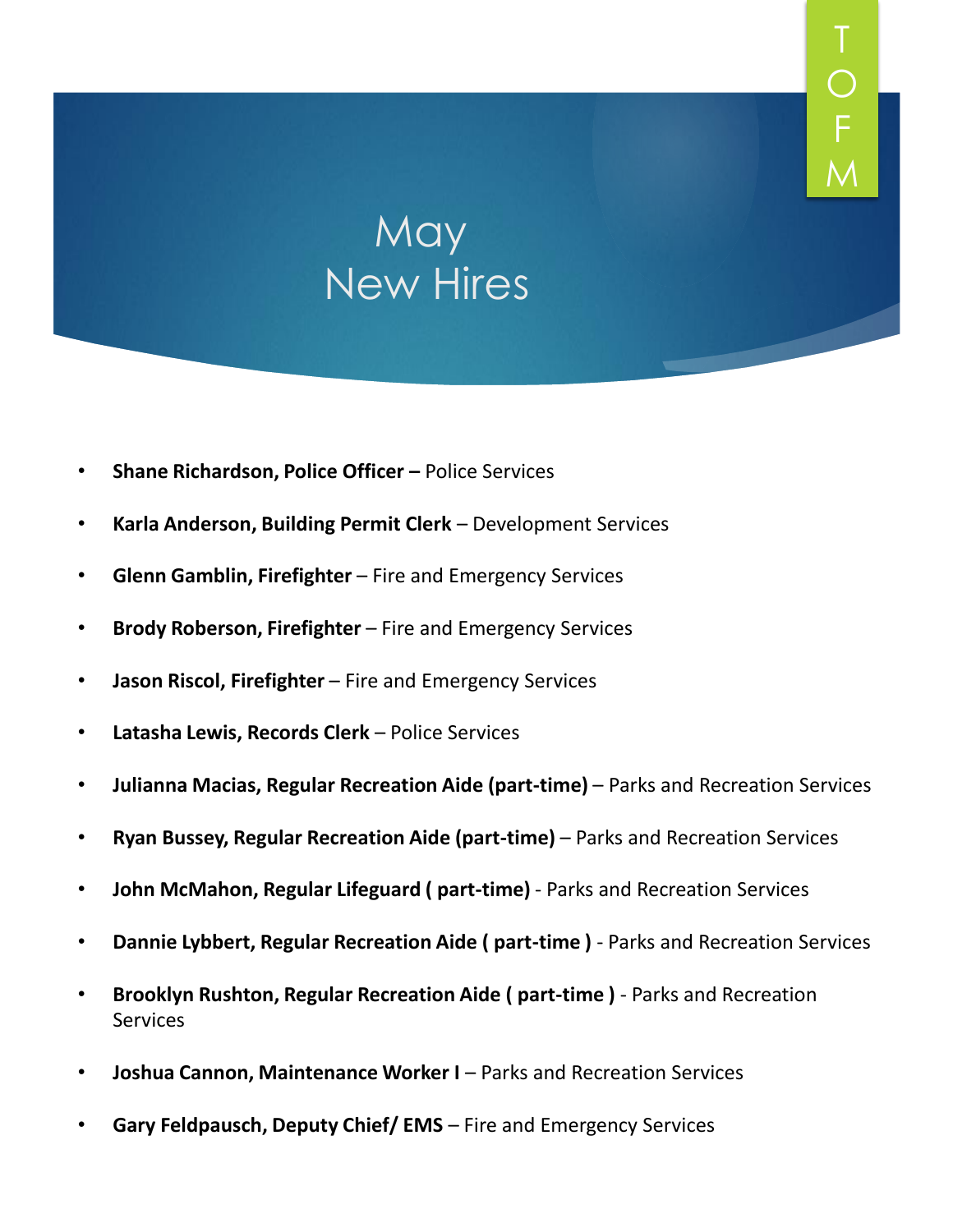#### **May** New Hires (cont'd)

T

F

- **Mary Huning, Director of Accounting Services**  Financial Services
- **Genesis Sanchez, Tree Preservation Technician (part-time)**  Development Services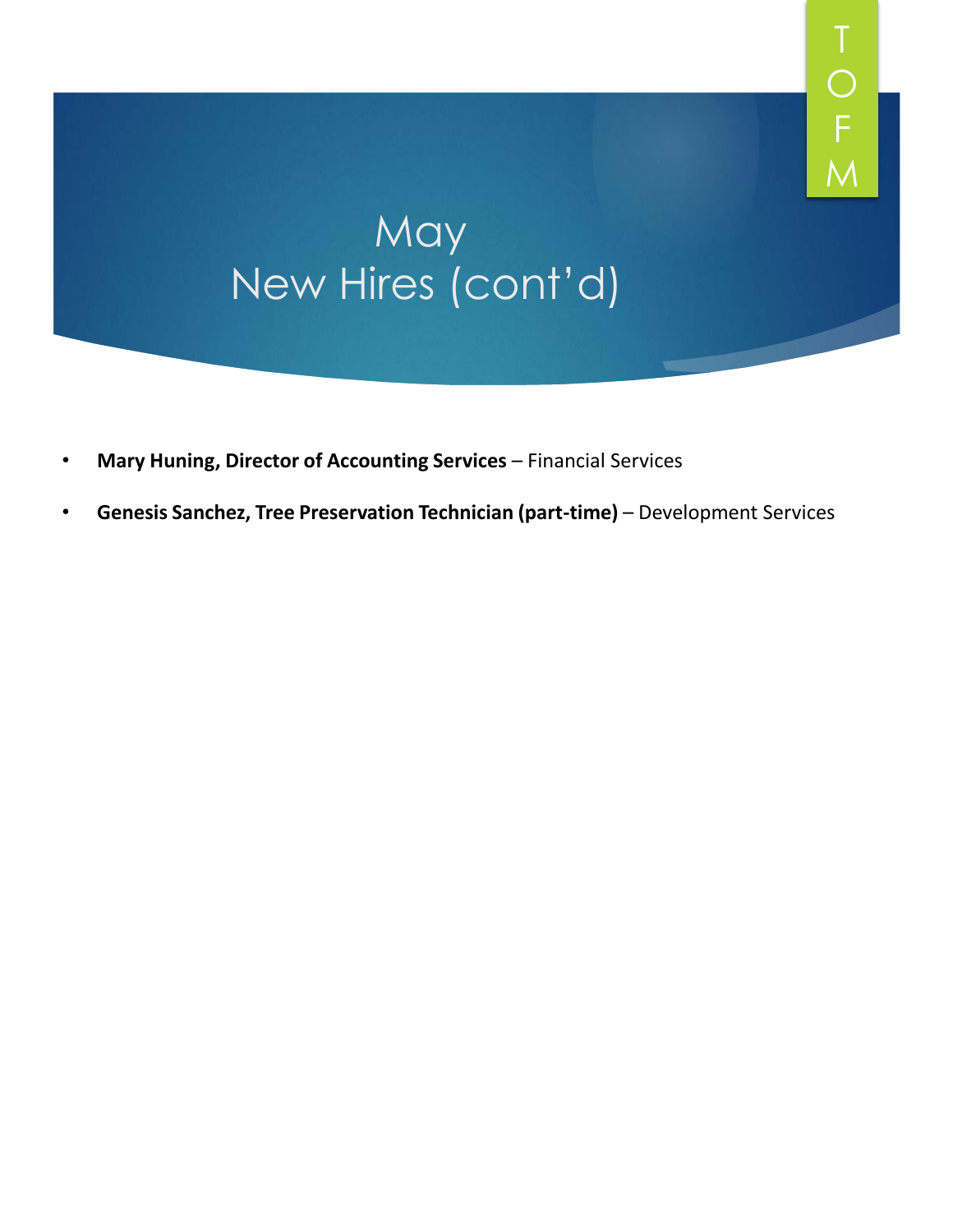### May Promotions

T

F



- **Chris Boss, from Emergency Services Systems Administrator to MIS Manager**  Administrative Services
- **Amanda Cardiff, from Permit Technician I to Permit Technician II**  Development Services
- **Zevelynn Ivory, from Police Recruit to Police Officer**  Police Services
- **Reagan Landry, from Police Recruit to Police Officer**  Police Services
- **LeVarr Leary, from Distribution Operator I to Construction Inspector**  Public **Works**
- **Rita Linch, from Permit Clerk to Permit Technician I** Development Services
- **Michael Woody, from Fire Captain to Battalion Chief Fire and Emergency Services**
- **Micki Reese, from Receptionist to Utility Account Representative I (part-time)**  – Financial Services
- Michael (Brad) Parish, from Firefighter to Fire Engineer Fire and Emergency **Services**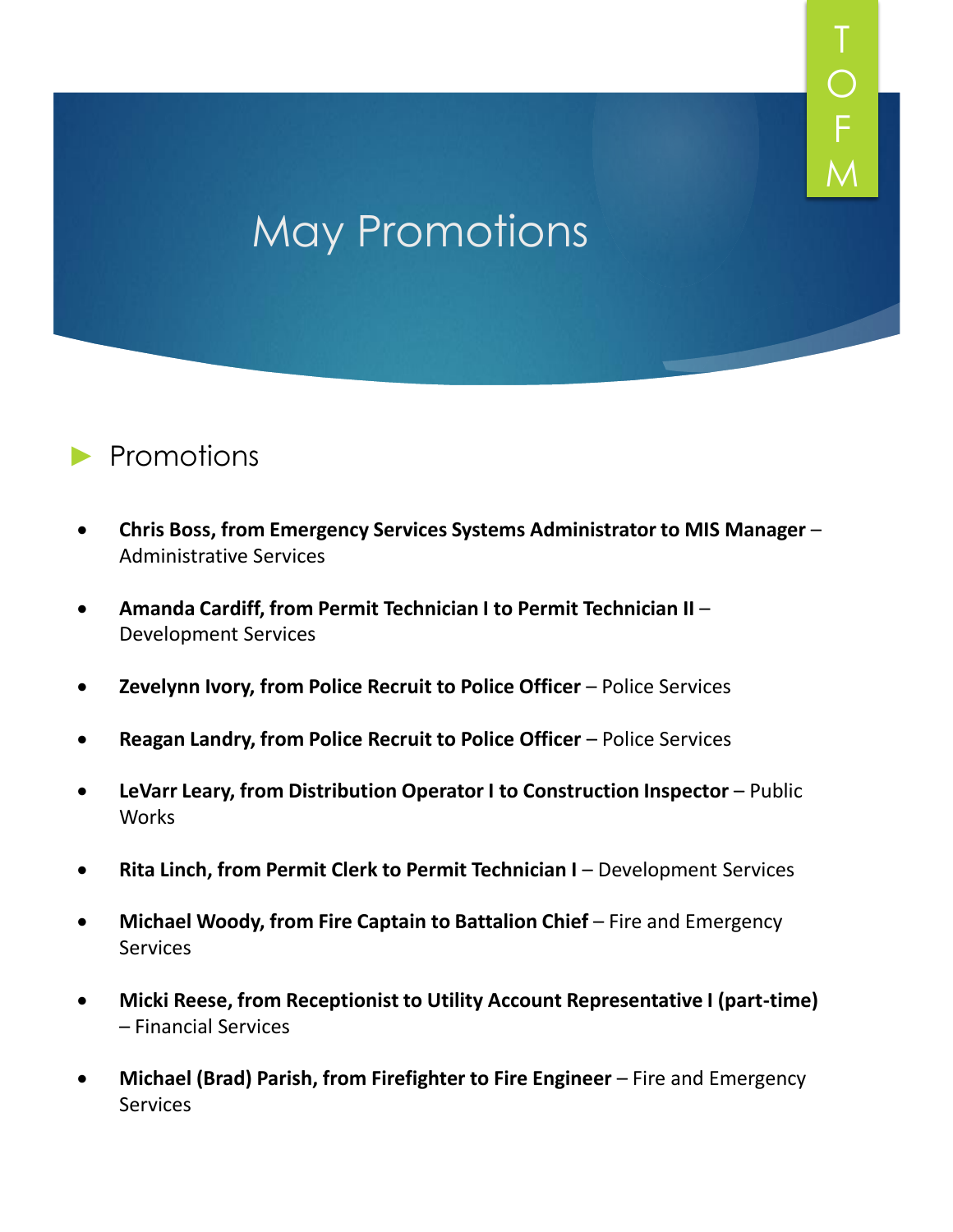### May Promotions (cont'd) and **Transfer**

T

F

M

#### ► Promotions cont'd

- **Braden Funderburg, from Firefighter to Fire Engineer**  Fire and Emergency Services
- **Kevin Feagins, from Equipment Operator to Heavy Equipment Operator –** Public Works
- ► Transfers
	- **John Ruggiero, from Parks and Recreation Services to Public Works**